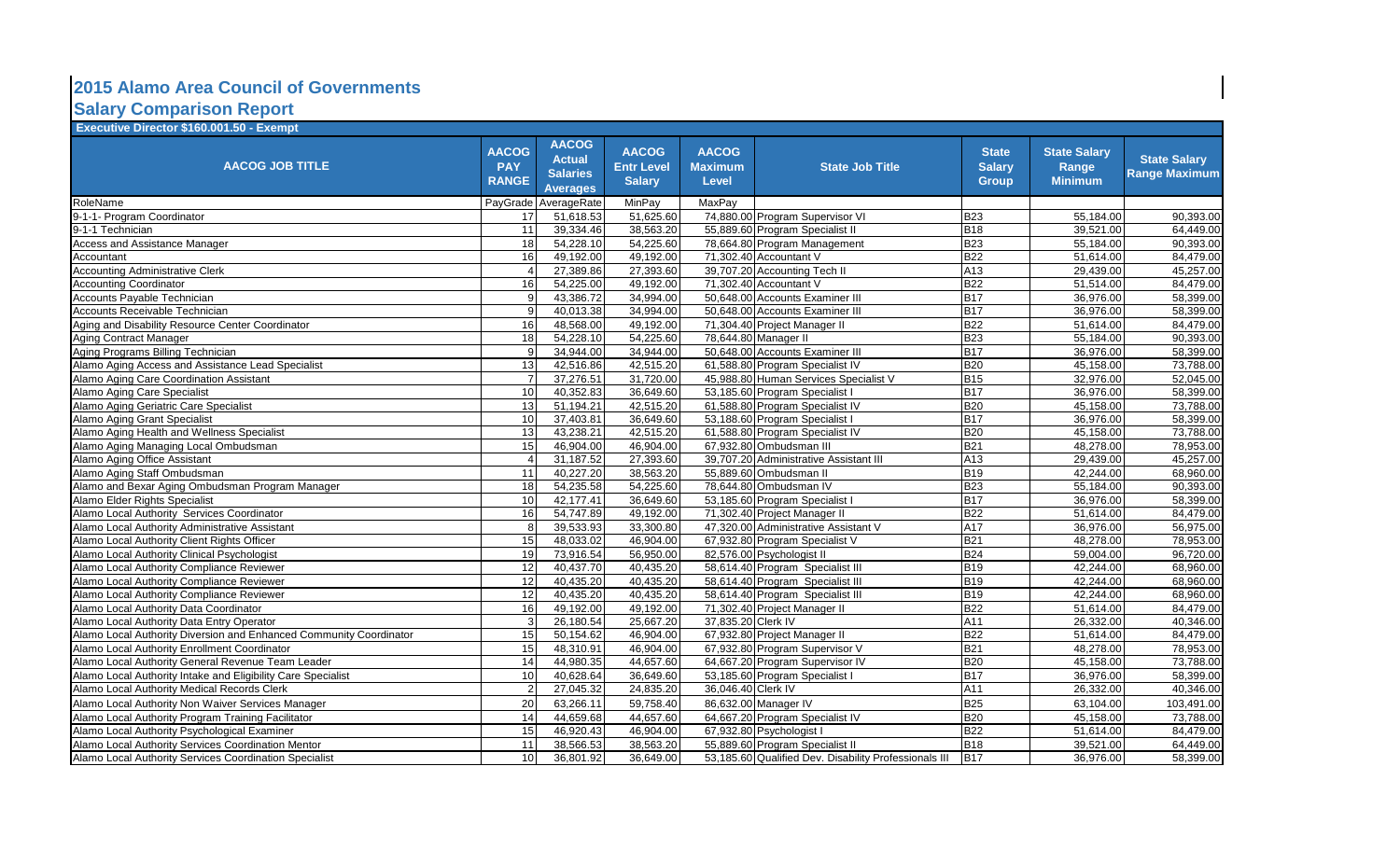| Alamo Local Authority Waiver Services Manager                             | 20           | 66,000.06  | 59,758.40 |                       | 86,632.00 Manager IV                          | <b>B25</b>       | 63,104.00  | 103,491.00 |
|---------------------------------------------------------------------------|--------------|------------|-----------|-----------------------|-----------------------------------------------|------------------|------------|------------|
| Alamo Regional Transit Administrative Assistant                           |              | 35,048.83  | 33,300.80 |                       | 48,276.80 Administative Assistant V           | $\overline{A17}$ | 36,976.00  | 56,975.00  |
| Alamo Regional Transit Area Supervisor                                    | 14           | 44,657.60  | 44,657.60 |                       | 64,667.20 Program Supervisor IV               | <b>B20</b>       | 45,158.00  | 73,788.00  |
| Alamo Regional Transit Director                                           | 22           | 69,185.38  | 65,894.40 |                       | 95,534.40 Director I                          | <b>B26</b>       | 69,415.00  | 117,397.00 |
| Alamo Regional Transit Dispatcher                                         | 6            | 31,606.43  | 30,201.60 |                       | 43,804.80 Information Specialist I            | <b>B15</b>       | 32,976.00  | 52,045.00  |
| Alamo Regional Transit Driver                                             | A            | 30,108.00  | 21,840.00 |                       | 37,440.00 Vehicle Driver III                  | A11              | 26,332.00  | 40,346.00  |
| Alamo Regional Transit Information Systems Technician                     | 12           | 40,435.20  | 40,435.20 |                       | 58,614.40 Information Specialist III          | <b>B19</b>       | 42,244.00  | 68,960.00  |
| Alamo Regional Transit Manager - Vacant                                   | 19           |            | 56,950.40 |                       | 82,576.00 Manager IV                          | <b>B25</b>       | 63,104.00  | 103,491.00 |
| Alamo Regional Transit Safety and Training Specialist                     | 13           | 50,833.54  | 42,515.20 |                       | 61,588.80 Program Specialist IV               | <b>B20</b>       | 45,158.00  | 73,788.00  |
| Alamo Regional Transit Scheduling Coordinator                             | 17           | 51,618.53  | 51,625.60 |                       | 74,880.00 Information Specialist V            | <b>B23</b>       | 55,184.00  | 90,393.00  |
| Alamo Regional Transit Technician                                         | 10           | 34,582.08  | 36,649.60 |                       | 53,185.60 Information Specialist II           | <b>B17</b>       | 36,976.00  | 58,399.00  |
| Alamo Regional Transit Ticket Agent                                       |              | 31,272.38  | 30,201.60 |                       | 43,804.80 Information Specialist I            | <b>B15</b>       | 32,976.00  | 52,045.00  |
| Alamo Service Connection Care Specialist                                  | 10           | 34,304.61  | 36,649.60 |                       | 53,185.60 Program Specialist I                | <b>B17</b>       | 36,976.00  | 58,399.00  |
| <b>Benefits Counseling Coordinator</b>                                    | 16           | 49,199.90  | 49,192.00 |                       | 71,302.40 Project Manager II                  | <b>B22</b>       | 51,614.00  | 84,479.00  |
| Bexar Aging Administrative Coordinator                                    | 16           | 49,192.00  | 49,192.00 |                       | 71,302.40 Project Manager II                  | <b>B22</b>       | 51,614.00  | 84,479.00  |
| <b>Bexar Aging Care Specialist</b>                                        | 10           | 37,446.24  | 36,649.60 |                       | 53,185.60 Program Specialist I                | <b>B17</b>       | 36,976.00  | 58,399.00  |
| Bexar Aging Health and Wellness Specialist                                | 13           | 45,062.78  | 42,515.20 |                       | 61,588.80 Program Specialist IV               | <b>B20</b>       | 45,158.00  | 73,788.00  |
| Bexar Aging Managing Local Ombudsman                                      | 15           | 46,904.83  | 46,904.00 |                       | 67,932.80 Ombudsman III                       | <b>B21</b>       | 48,278.00  | 78,953.00  |
| Bexar Aging Staff Ombudsman                                               | 11           | 38,563.20  | 38,563.20 |                       | 55,889.60 Ombudsman II                        | <b>B19</b>       | 42,244.00  | 68,960.00  |
| <b>Billing Technician</b>                                                 | 9            | 36,873.41  | 34,944.00 |                       | 50,648.00 Account Examiner III                | <b>B17</b>       | 36,976.00  | 58,399.00  |
| <b>Billing Technician - Weatherization</b>                                | 10           | 38,379.74  | 36,649.60 |                       | 53,185.60 Account Examiner III                | <b>B17</b>       | 36,976.00  | 58,399.00  |
| <b>Budget Officer</b>                                                     | 19           | 56,943.74  | 56,950.40 |                       | 82,576.00 Budget Analyst V                    | <b>B25</b>       | 63,104.00  | 103,491.00 |
| Care Coordination Coordinator                                             | 16           | 50,812.32  | 49,192.00 |                       | 71,302.40 Project Manager II                  | <b>B22</b>       | 51,614.00  | 84,479.00  |
| Caregiver Support Specialist                                              | 13           | 45,147.65  | 42,515.20 |                       | 61,588.80 Program Specialist IV               | <b>B20</b>       | 45,158.00  | 73,788.00  |
| <b>Chief Financial Officer</b>                                            | 27           | 109,650.74 | 84,115.20 |                       | 121,908.80 Chief Investment Officer           | <b>B33</b>       | 135,659.00 | 228,775.00 |
| Child Care Case Aide                                                      |              | 32,736.29  | 27,393.60 |                       | 39,707.20 Human Services Specialist II        | <b>B12</b>       | 27,840.00  | 43,798.00  |
| <b>Child Care Counselor</b>                                               |              | 34,999.33  | 34,944.00 |                       | 50,648.00 Human Services Specialist VII       | <b>B17</b>       | 36,976.00  | 58,399.00  |
| Child Care Specialist- East                                               | 14           | 47,948.16  | 44,657.60 |                       | 64,667.20 Program Specialist IV               | <b>B20</b>       | 45,158.00  | 73,788.00  |
| Contracts Administrator                                                   | 20           | 59,765.47  | 59,758.40 |                       | 86,632.00 Contract Administration Manager I   | <b>B25</b>       | 63,104.00  | 103,491.00 |
| Controller                                                                | 24           | 99,450.00  | 72,615.80 |                       | 105,331.20 Director IV                        | <b>B29</b>       | 92,390.00  | 156,256.00 |
| Data Center Director                                                      | 22           | 81,002.69  | 65,894.40 | 95,534.40 Director I  |                                               | <b>B26</b>       | 69,415.00  | 117,397.00 |
| Director - Alamo & Bexar Area Agencies on Aging                           | 22           | 80,017.60  | 65,894.40 | 95,534.40 Director I  |                                               | <b>B26</b>       | 69,415.00  | 117,397.00 |
| <b>Director of Natural Resources</b>                                      | 22           | 75,479.87  | 65,894.00 | 95,534.40 Director I  |                                               | <b>B26</b>       | 69,415.00  | 117,397.00 |
| Director of Regional Services                                             | 22           | 75,004.80  | 65,894.40 | 95,534.40 Director I  |                                               | <b>B26</b>       | 69,415.00  | 117,397.00 |
| Director of Support Services                                              | 23           | 70,797.79  | 69,150.00 | 100,297.60 Director I |                                               | <b>B26</b>       | 69,415.00  | 117,397.00 |
| <b>Energy Auditor Technician</b>                                          | 10           | 36,922.91  | 36,649.60 |                       | 53,185.60 Environmental Protection Specialist | <b>B18</b>       | 39,521.00  | 64,449.00  |
| Executive Assistant                                                       | 13           | 42,515.20  | 42,515.00 |                       | 61,588.80 Executive Assistant                 | <b>B21</b>       | 48,278.00  | 78,953.00  |
| General Counsel and Senior Director                                       | 27           | 99,499.92  | 84,115.20 |                       | 121,908.80 General Counsel IV                 | <b>B29</b>       | 92,390.00  | 152,445.00 |
| General Revenue Compliance Reviewer                                       | 12           | 42,219.84  | 40.435.00 |                       | 58,614.40 Program Specialist III              | <b>B19</b>       | 42.244.00  | 68,960.00  |
| GIS Database Maintanence Technician                                       |              | 31,717.92  | 31,720.00 |                       | 45,988.80 Network Specialist I                | <b>B16</b>       | 34,918.00  | 55,130.00  |
| Homeland Security/9-1-1 Manager                                           | 20           | 59,765.47  | 59,758.40 |                       | 86,632.00 Manager IV                          | <b>B25</b>       | 63,104.00  | 103,491.00 |
| Housing Intake Administrative Assistant                                   |              | 33,304.96  | 33,300.80 |                       | 48,276.80 Administrative Assistant V          | A17              | 36,976.00  | 56,975.00  |
| Human Resource Specialist                                                 | 10           | 38,938.43  | 36,649.60 |                       | 53,185.60 Human Resource Specialist III       | $\overline{B17}$ | 36,976.00  | 58,399.00  |
| Human Resources Administrative Assistant                                  |              | 33,300.80  | 33,300.80 |                       | 48,276.80 Administative Assistant V           | A17              | 36,976.00  | 56,975.00  |
| Information and Referral Assistant                                        | $\mathsf{R}$ | 27,393.60  | 33,300.80 |                       | 48,276.80 Information Specialist II           | <b>B17</b>       | 36,976.00  | 58,399.00  |
| Information Systems Technicians                                           | 12           | 44,051.49  | 40,435.20 |                       | 58,614.40 Network Specialist III              | <b>B20</b>       | 45,158.00  | 73,788.00  |
| Intellectual & Developmental Disability Quality Assurance Program Manager | 18           | 56,943.74  | 54,225.60 |                       | 78,644.80 Manager II                          | <b>B23</b>       | 55,184.00  | 90,393.00  |
| Interim Director of Alamo Local Authority                                 | 22           | 90,001.60  | 65,894.00 | 95,534.40 Director I  |                                               | <b>B26</b>       | 69,415.00  | 117,397.00 |
| Internal Audit Specialist                                                 | 17           | 51,639.74  | 51,625.60 |                       | 74,880.00 Auditor V                           | <b>B23</b>       | 55,184.00  | 90,393.00  |
| Law Enforcement Academy Administrative Assistant                          |              | 38,273.66  | 33,300.80 |                       | 48,276.80 Administrative Assistant V          | A17              | 36,976.00  | 56,975.00  |
| Law Enforcement Academy Coordinator                                       | 18           | 54,228.10  | 54,225.60 |                       | 78,644.80 Manager II                          | <b>B23</b>       | 55,184.00  | 90,393.00  |